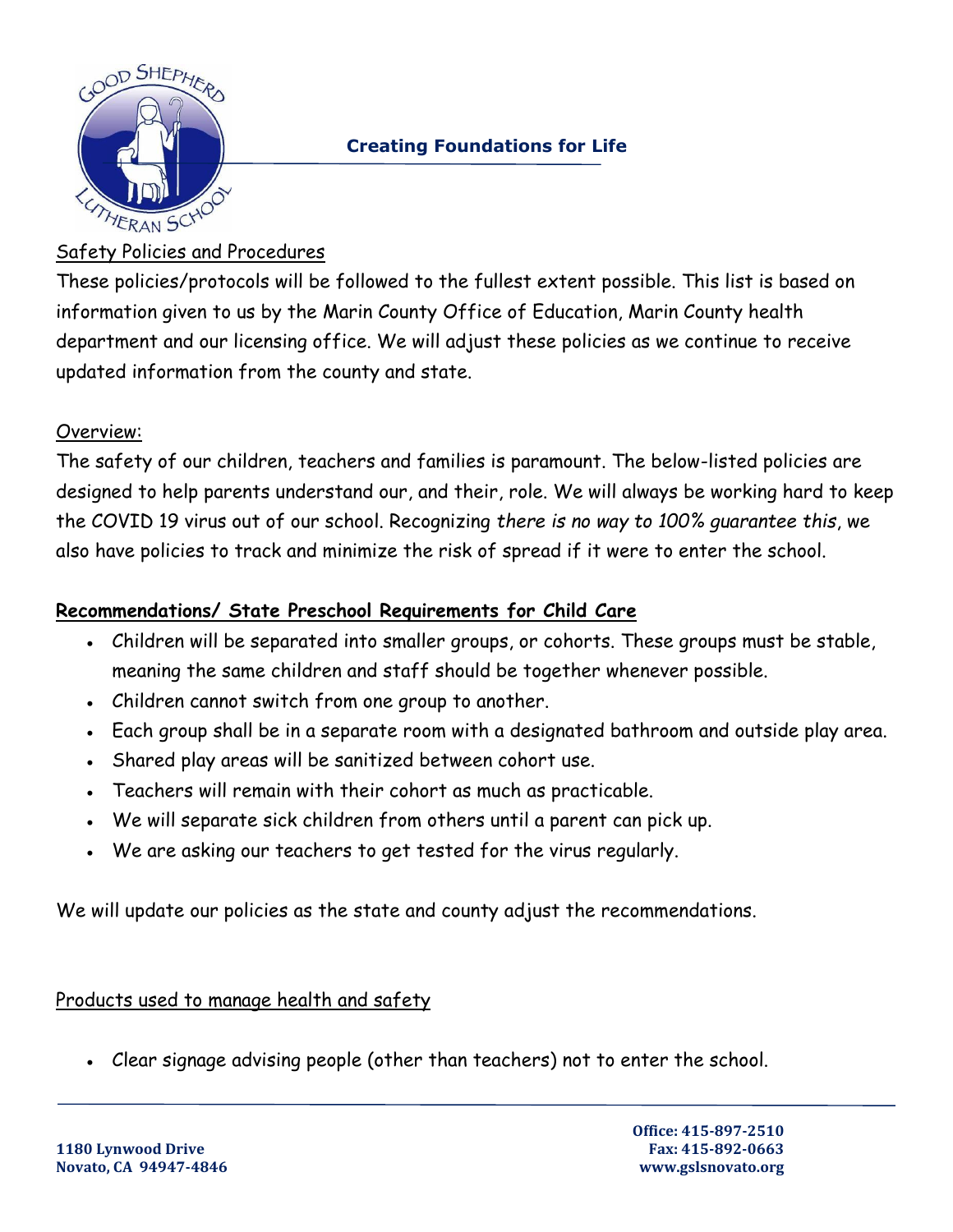- A list of daily **Intake Questions** (when you sign your child in, you agree that these health questions apply to you and your family - see below)
- "Touchless" thermometers used daily to check temperatures
- Additional hand sanitizer stations for staff to use/ help children
- To facilitate regular use, extra disinfectant spray bottles hang conveniently throughout the school (out of reach of children of course.)
- Our school uses Bioesque Botanical Disinfectant to disinfect surfaces, a high quality botanical and hospital grade product that kills the COVID virus. This is used after the children have left the room.
- Whenever reasonably possible, children will spend as much time as possible in our outside play areas. All classrooms will be well ventilated by opening windows and/or doors.
- Classrooms will each have air purifiers that are proven to minimize virus exposure.
- Teachers wear <mark>masks</mark> when within 6 feet of others whenever feasible.
- Teachers will continue to wear disposable gloves when handling food for student consumption.
- Snacks will be served individually, *not* family style.
- **Doorstops** installed on each door to reduce unnecessary touching of doors.
- Removal of many "hard to clean" items (i.e. pillows, fabric dress up supplies, plush animals)
- We will continue to serve snacks. Lunches will be sent from home and kept in spaced cubbies to minimize the spread of germs from home.
- Lunches should be sent in lunchboxes labelled with your child's name.
- Parents should send a full change of clothes for their child that can live in their cubby. Please label!
- Nap mats will be cleaned daily. Children are welcome to bring their own blanket from home. Please label.

# Illness and allergies

- Children who are recovered from a basic illness should remain at home for at least 24 hours without symptoms.
- We will check the temperature of every child and teacher daily. Any child who develops symptoms of a potentially transmitted illness will be isolated and sent home.
- Parents must inform teachers if children have taken any fever reducing medicine in the past 24 hours before drop off.
- Anyone with a temperature above 100.4 F will be excluded from the facility.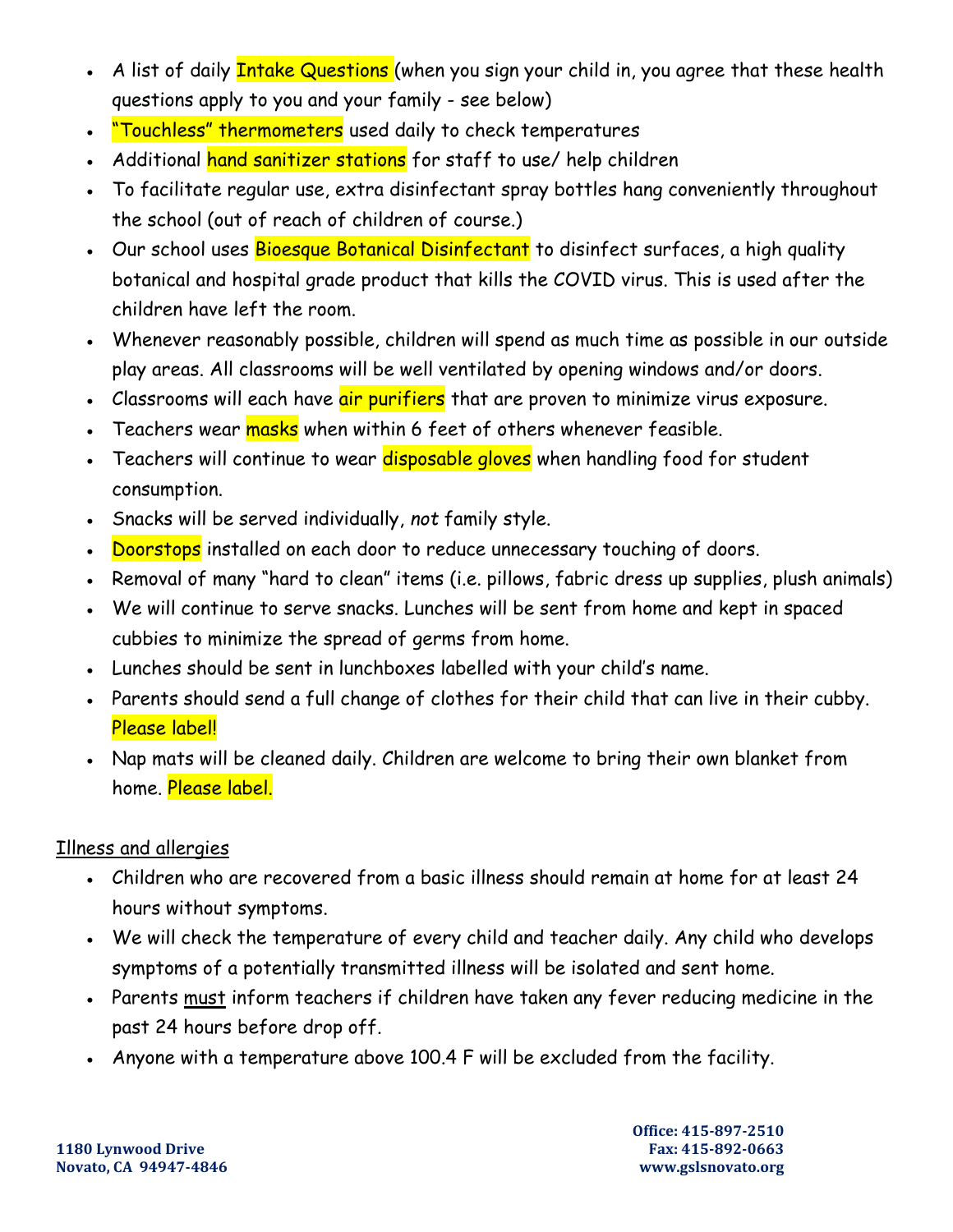- Children with seasonal allergies will need a parent note confirming said allergies. (Email is fine.) Parents should inform teachers at drop off when allergy symptoms are present.
- Parents and teachers should immediately notify the school via email if they or anyone in the household develops signs of a respiratory illness (e.g. cough, sore throat, shortness of breath and/ or fever).
- If anyone in the household tests positive for COVID 19, immediately notify the school via email. If a member of a cohort tests positive for the virus, the cohort must quarantine at home according to current health guidelines.
- We are asking teachers also to stay home if they have any symptoms
- We continue to be a <mark>nut-free</mark> school. Please do not pack any items with nuts for your child's lunch.

*If we have to close a cohort due to a COVID exposure, we will inform the county health department and the parents within the same day. The students and teachers in that cohort must stay home for 14 days from the date of exposure, according to current health department regulations. We have been planning for this contingency and will provide online class and activities for the students during this quarantine period. The teachers have spent time this summer developing a plan for at home learning in case of quarantine. We appreciate your understanding and cooperation. We all want to be at school learning and playing together.* 

PARENTS ARE NOT TO ENTER the PRESCHOOL. (This Marin Public Health recommendation minimizes exposure for the cohort. We are making an exception for our meet and greet day only. This is one of the hardest steps to get used to -- but the children are getting used to the new routine.)

- Drop off will be at 9:00. (If you signed up for before care, you may walk your child to the classroom door. A teacher will be there from 7:00am.) In order to limit unnecessary entrance into the classrooms, we will have a sign in table staffed by teachers. Please wear a mask for drop off/ pick up and observe the 6 foot social distancing guidelines.
- After signing your child in, a teacher will walk your child inside. Please plan to confidently (fake it 'till you make it) say goodbye and walk back to your car. Children who are upset at first generally recover as soon as they get to the classroom.
- Please be patient with us as we all adjust to this new normal.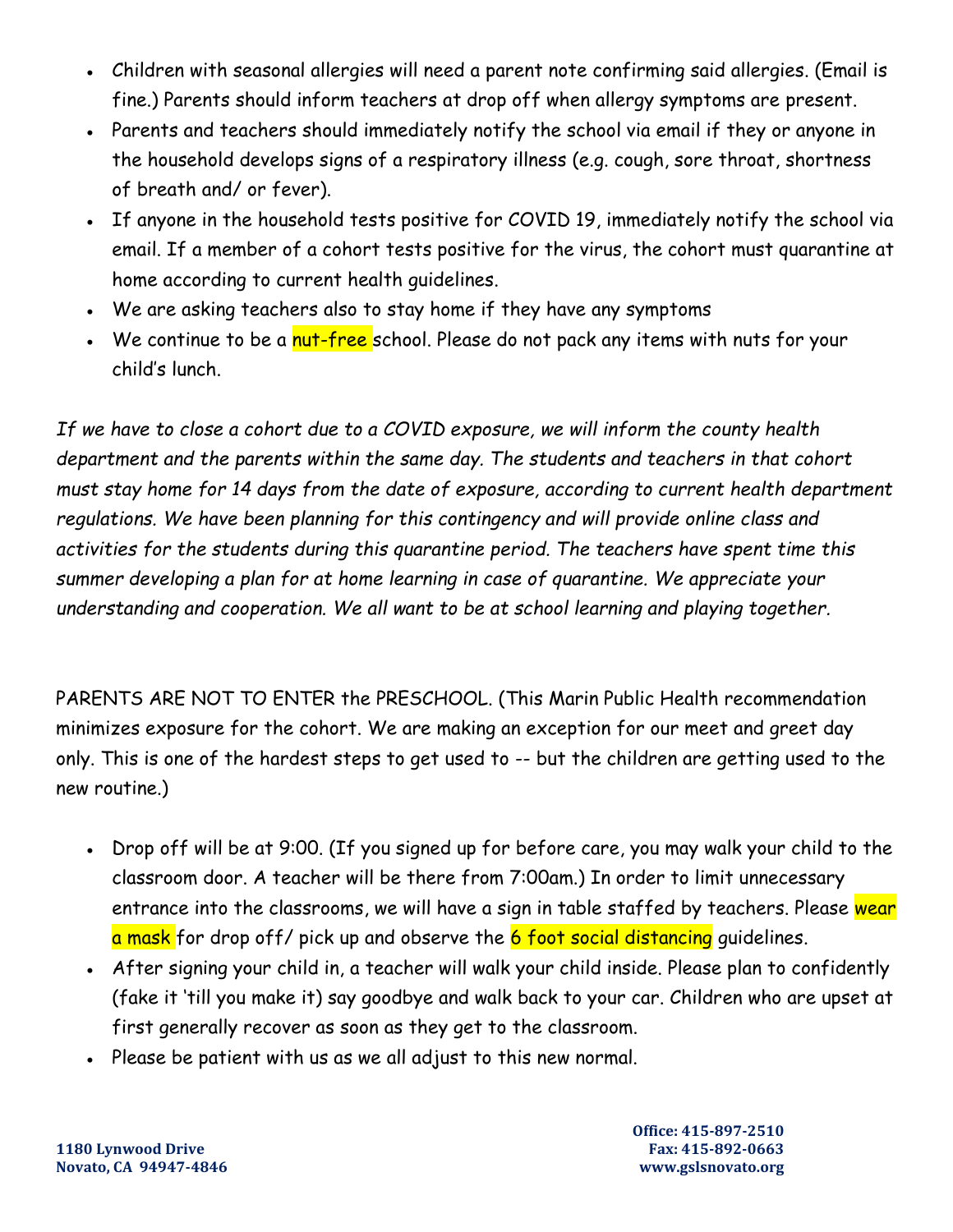• Pick up will be at 2:45-3:00. (Or at 12:30 for the morning students.) Again, parents are not allowed to enter the classrooms. We will bring your child to you.

## WASHING, DISINFECTING, ROOM USAGE

- Upon entering the classrooms, all teachers and students will wash their hands. We will show the children how to wash for the recommended 20 seconds every time.
- Everyone will and must wash hands before and after eating, using the restroom and blowing their nose.
- Teachers will continue to regularly disinfect classrooms, paying special attention to surfaces like tables, shelves, faucet handles, door knobs, sinks, and toilets.
- Toys will be cleaned and sanitized thoroughly at the end of each day.
- Outdoor play yards will also be cleaned at the end of each day.

# **DAILY INTAKE QUESTIONNAIRE**

- By signing your child into school, you agree that the following apply to your family:
	- ❏ You or your child do not live with anyone or had close contact with anyone with a prolonged cough, fever, flu-like symptoms or been diagnosed with COVID-19 within the last 14 days
	- ❏ You or your child do not live with anyone who has had a fever, cough and/or shortness of breath. For children and adults, fever is 100.4 degrees or above using a forehead thermometer.
	- ❏ You or your child do not live with anyone or have any other signs of communicable illness such as a cold, flu, rash or inflammation.